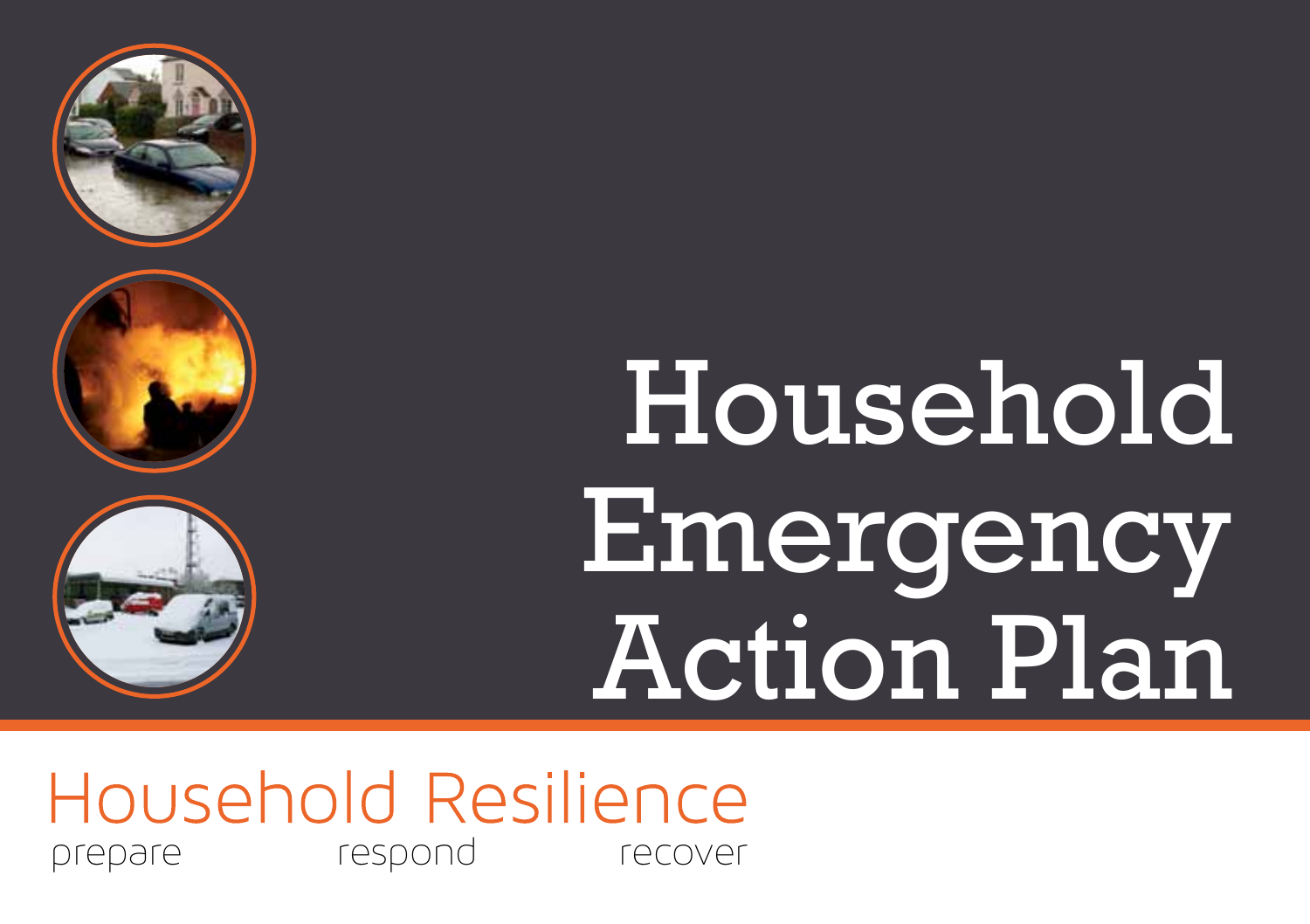If you think your life or the life of another is in danger always call 999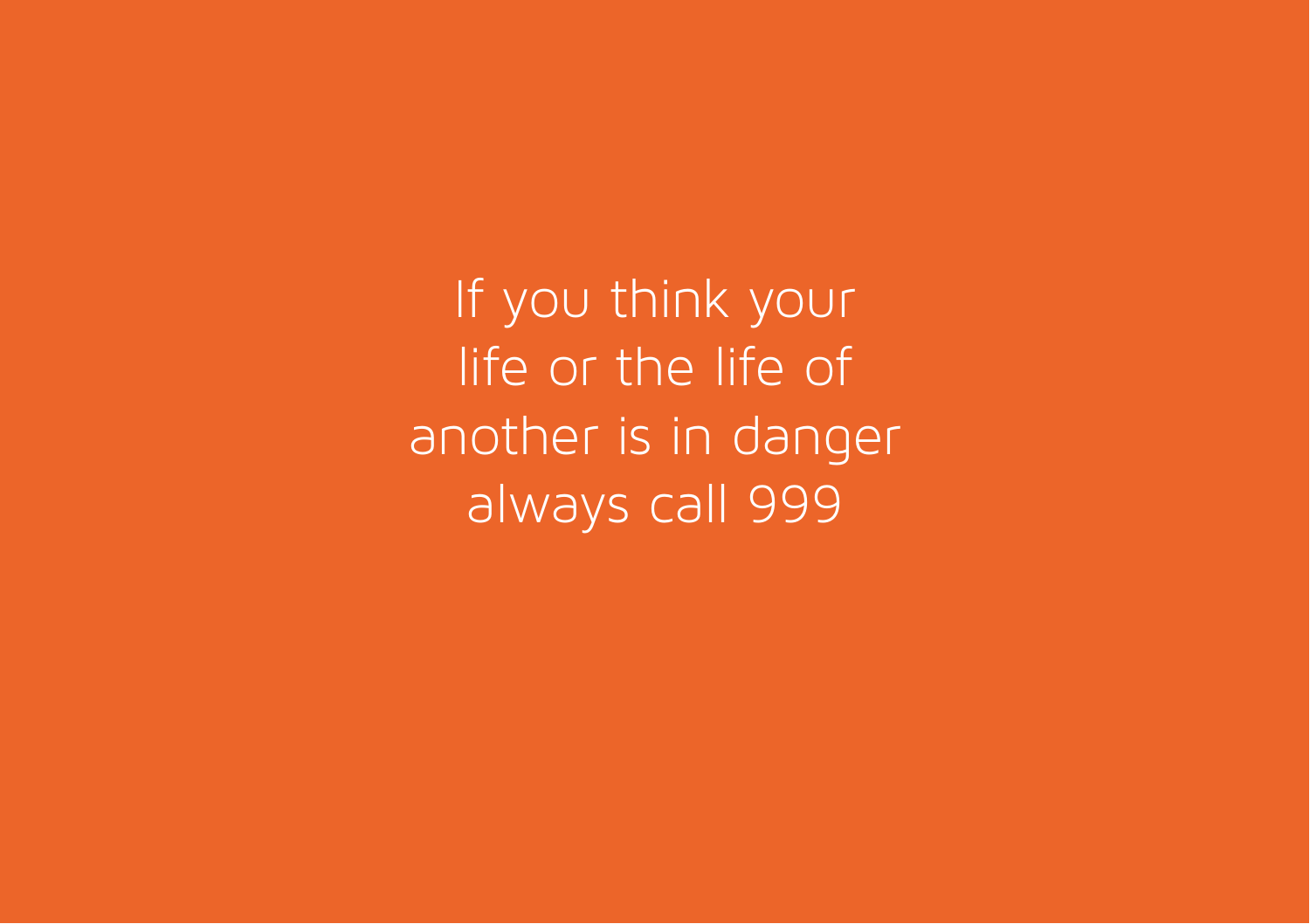# Household Emergency Action Plan

#### Emergencies can affect anybody with little or no notice

Being prepared can help reduce the effects on people's lives, reduce the need for support from others and enable you to support the vulnerable members of your street and community.

Emergencies such as floods, fires, gas explosions and bomb threats may require you to leave your home for short periods of time. Other incidents such as disruption to essential services that we all rely upon (such as water, electricity, telecoms and travel networks) or being stranded due to adverse weather or illness are not always an emergency but can affect our everyday lives.

If you are involved in an incident and believe you may be in danger always dial 999 and request the appropriate emergency assistance.

If however you are not in danger but may be affected indirectly, you may be advised to :

#### **GO IN, STAY IN, TUNE IN.**

Complete the following sections where required and keep your plan in a safe and accessible place in your home.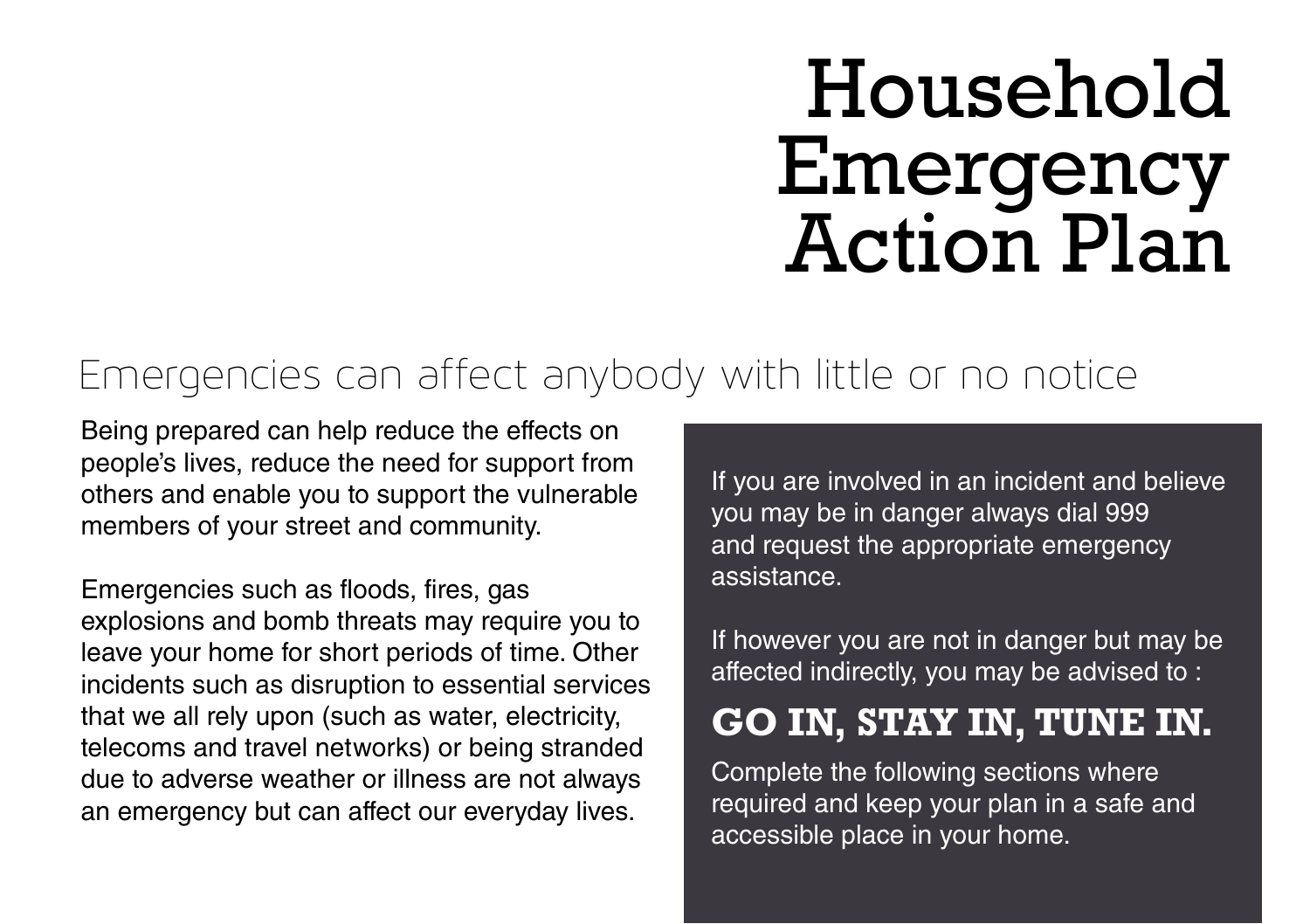#### Section 1

#### To obtain further information...

| <b>Radio station</b>    | <b>Frequency</b>  | Website address              |
|-------------------------|-------------------|------------------------------|
| <b>BBC Radio Solent</b> | 96.1 and 103.8 FM | www.bbc.co.uk/solent         |
| <b>Heart FM</b>         | 96.7 and 97.5 FM  | www.heart.co.uk/southcoast   |
| <b>Wave 105</b>         | 105.2 FM          | www.winchester.thebreeze.com |

The following websites will give updated information and guidance in times of emergency and links to other relevant agencies for advice and support

www.hampshireprepared.co.uk www.hants.gov.uk

The following social media pages will help to keep you informed about current situations during emergencies

Hampshire Constabulary **Example 20** hantspolice **and the Constabulary and the Constabulary and the Constabulary** Hampshire Fire and Rescue Service **Example 2** Hants fire Hampshire County Council **Accord Entity Council** and the extent of the extent of the extent of the extent of the extent of the extent of the extent of the extent of the extent of the extent of the extent of the extent of t

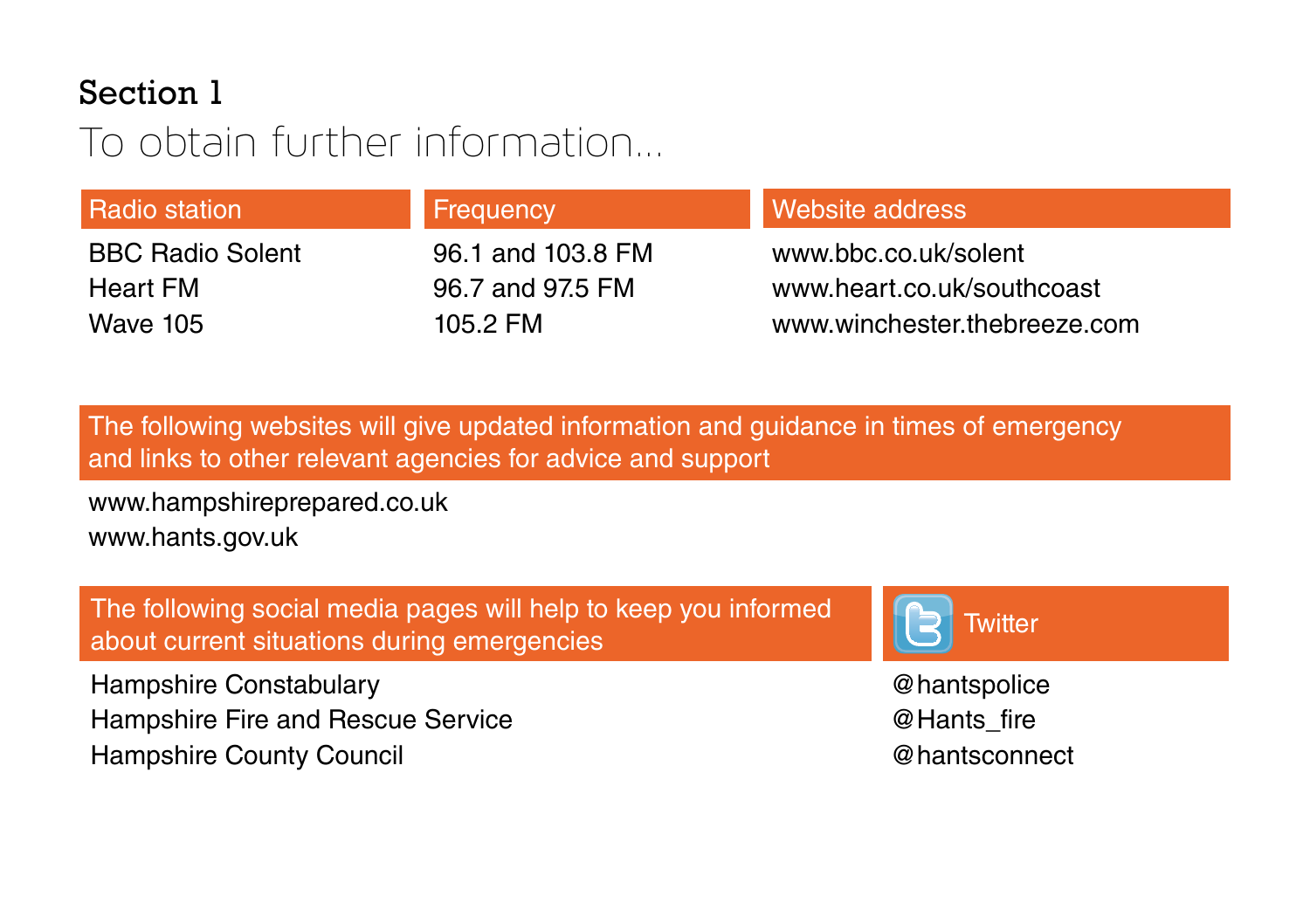#### Section 2

# Non-emergency telephone numbers

| Non-emergency telephone numbers                                         |                    | Your non-emergency telephone numbers |  |  |
|-------------------------------------------------------------------------|--------------------|--------------------------------------|--|--|
| <b>Hampshire Fire</b>                                                   |                    | Doctors surgery                      |  |  |
| and Rescue Service                                                      | 023 8064 4000      | School/nursery                       |  |  |
| Hampshire<br>Constabulary                                               | 101                | Childminder                          |  |  |
| Maritime and                                                            |                    | Home insurance                       |  |  |
| <b>Coastguard Agency</b>                                                | 023 9255 2100      | Car insurance                        |  |  |
| <b>NHS 111</b>                                                          | 111                | Local authority                      |  |  |
| Floodline                                                               | 0845 988 1188      | Employer                             |  |  |
| <b>Hampshire County Council</b><br><b>Hants Direct</b><br>0845 603 5638 | Flood action group |                                      |  |  |
|                                                                         |                    | Gas provider                         |  |  |
|                                                                         |                    | <b>Electricity provider</b>          |  |  |
|                                                                         |                    | Water/wastewater<br>company          |  |  |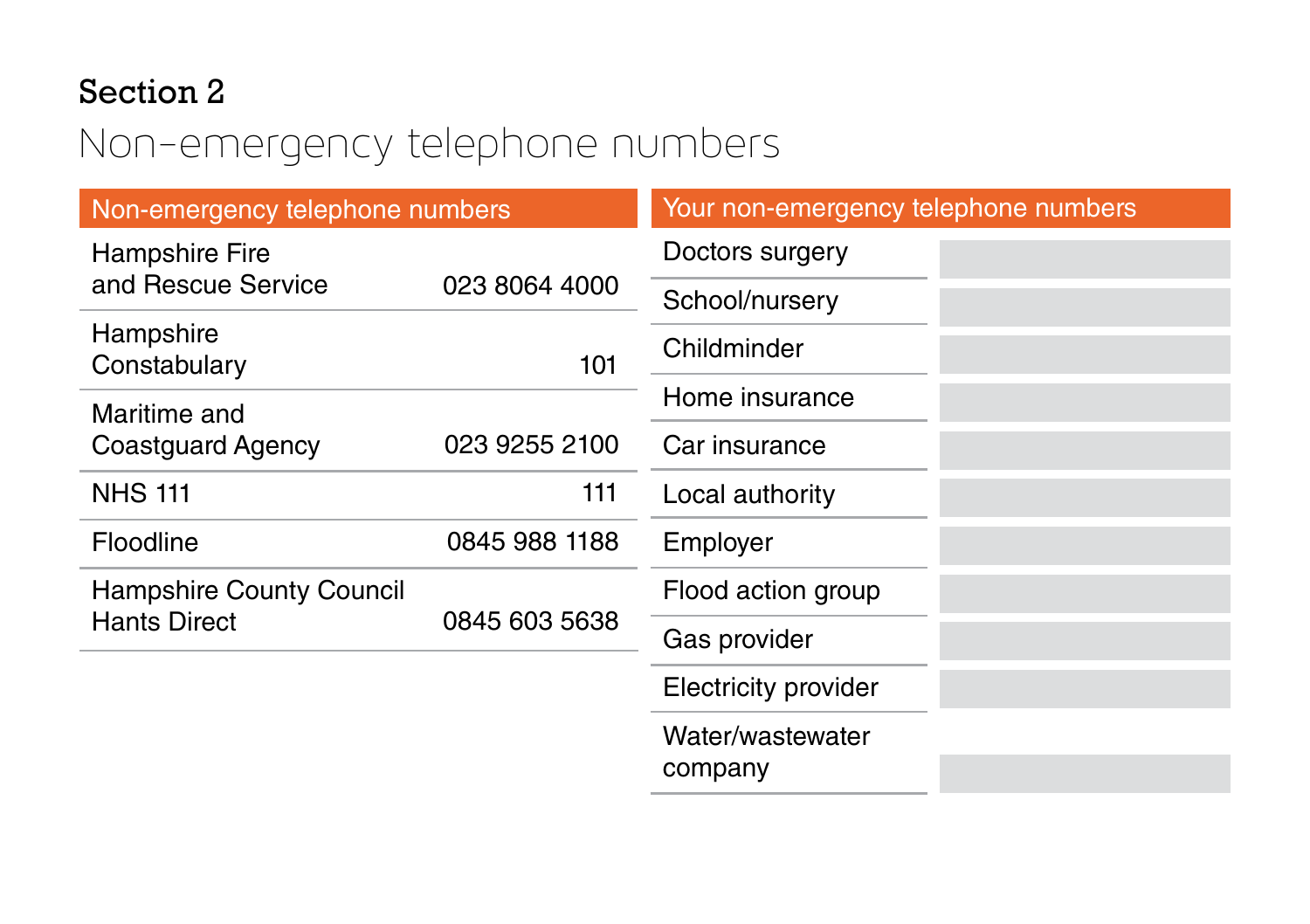#### Household contact details

Use this section to list the members of your household and their contact numbers.

| <b>Contact name</b> | Mobile number | Landline number |
|---------------------|---------------|-----------------|
|                     |               |                 |
|                     |               |                 |
|                     |               |                 |
|                     |               |                 |
|                     |               |                 |
|                     |               |                 |

If you are evacuated as a household or are unable to contact each other, where will you meet or relocate to? Use the space below to list appropriate places of refuge, for example friends or family.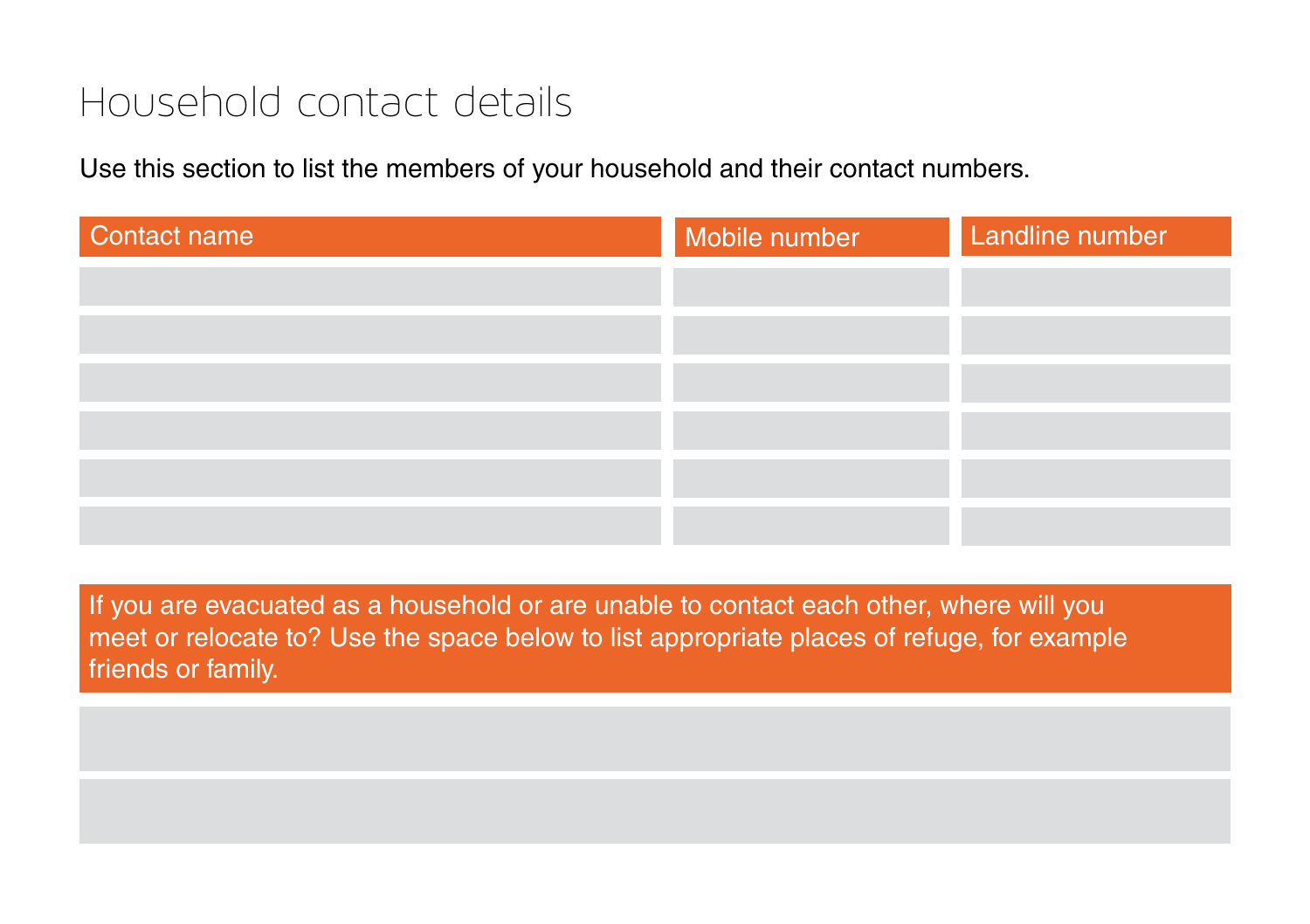# Creating an emergency box

It is recommended that you have an emergency box or bag to hand or available in case of emergency evacuation or being stranded in your home. It would be useful if the box contained the following items:

| Medicines and prescriptions                    | <b>Bottled water</b>           |
|------------------------------------------------|--------------------------------|
| <b>Toiletries</b>                              | Non-perishable food/snacks     |
| Identity documents (passports/drivers licence) | Spare keys for house and car   |
| First aid kit                                  | Insurance documents or details |
| Radio (battery or wind-up)                     | Money                          |
| Torch (battery or wind-up)                     | Glasses/contact lenses         |
| Spare batteries                                | Mobile phone and charger       |
| Notebook, pen/pencil                           | Candles/matches                |
| Change of clothes, blankets                    | Pet food and accessories       |
| Baby food and accessories                      | Children's toys/activities     |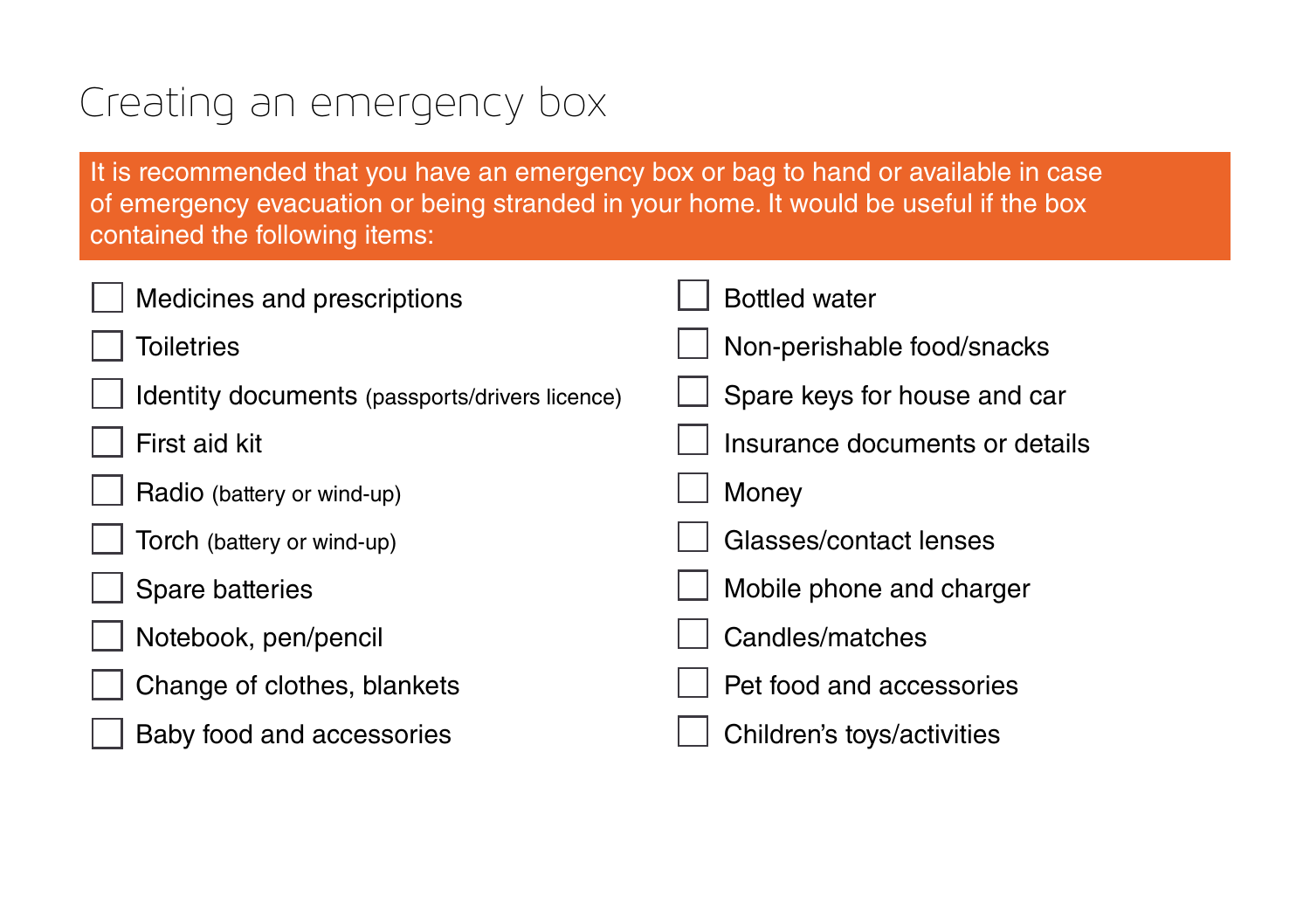If required to evacuate your home, before leaving consider the need to turn off the following:

| <b>Utility</b> | Location of your isolation/turn-off point | Tick when done |
|----------------|-------------------------------------------|----------------|
| Gas            |                                           |                |
| Electric       |                                           |                |
| Water          |                                           |                |
| Heating oil    |                                           |                |

#### Section 3

# Can you support others in your community or nearby residents?

If during times of emergency you are able to provide support or help to others in your street or community (e.g. the elderly, young and vulnerable) use the space below to list contact details of neighbours or community members that *agree to share* their contact details with you.

| Name | <b>Address</b> | Mobile number | Landline number |
|------|----------------|---------------|-----------------|
|      |                |               |                 |
|      |                |               |                 |
|      |                |               |                 |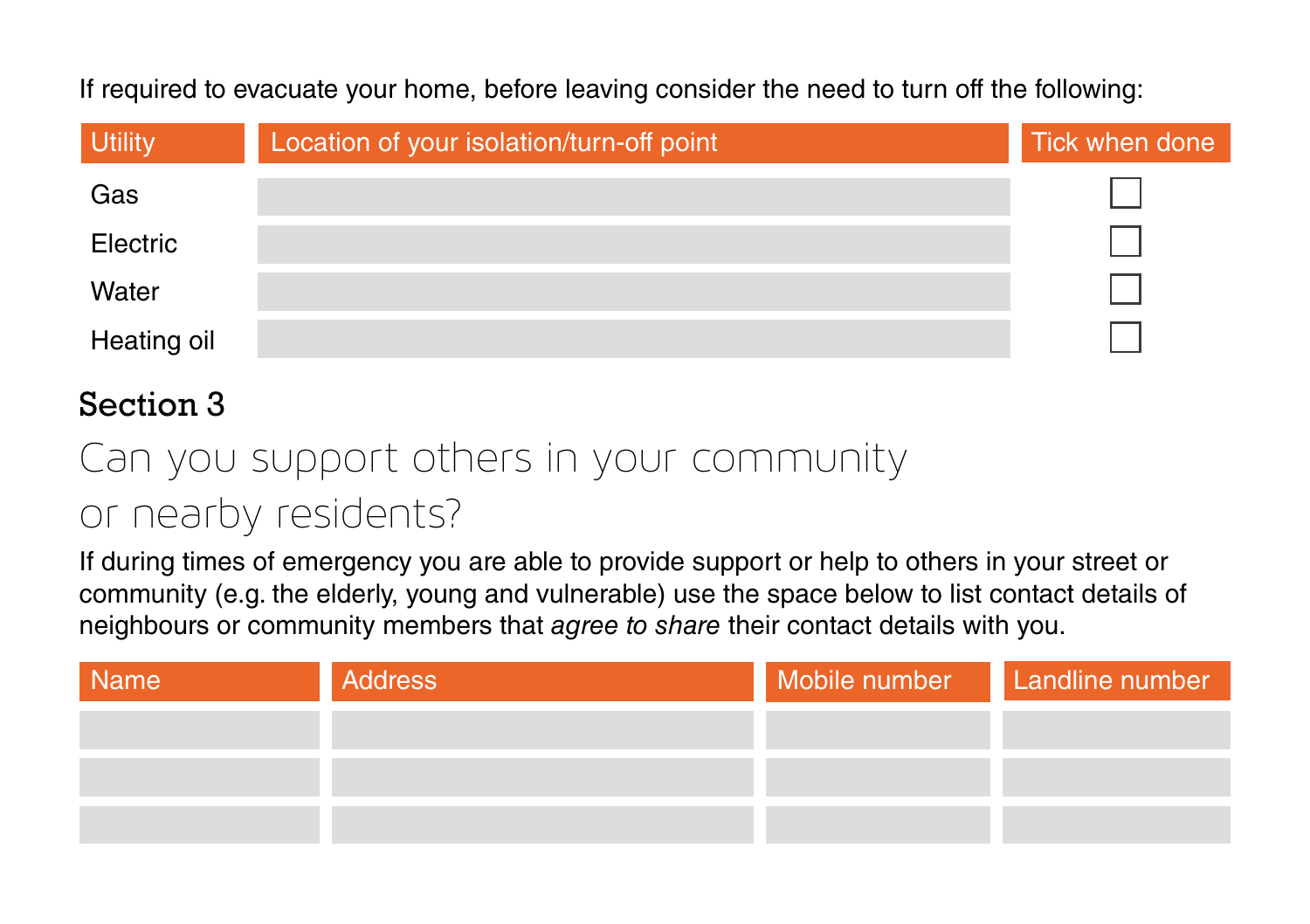#### Section 4

# Emergency action check list

This section contains a check list which should be followed in the event of an incident or emergency where you are required to use the content of your plan.

| <b>Skip</b>    | Action to be taken                                                                                                                                                                                                                                                                                                                                                | <b>Tick</b> |
|----------------|-------------------------------------------------------------------------------------------------------------------------------------------------------------------------------------------------------------------------------------------------------------------------------------------------------------------------------------------------------------------|-------------|
| 1              | Call emergency services if not already alerted (if life is in danger)                                                                                                                                                                                                                                                                                             |             |
| $\overline{2}$ | Ensure you are not in any danger in your current location and if required move<br>to a safe place                                                                                                                                                                                                                                                                 |             |
| 3              | Are you being advised to or do you need to evacuate your property? If so, advise<br>a family member or friend where you are going to and how you can be contacted.                                                                                                                                                                                                |             |
| 4              | Consider contacting neighbours or others who may be affected by the situation.<br>Refer to section 3.                                                                                                                                                                                                                                                             |             |
| 5              | Carry out any required action. If having to evacuate, consult your pre-planned<br>actions and assemble the required items from emergency box/bag. If remaining<br>in your home obtain information from the sources listed in this plan and notify<br>people on your list to confirm that you are safe. Advise an unaffected friend/<br>neighbour of your actions. |             |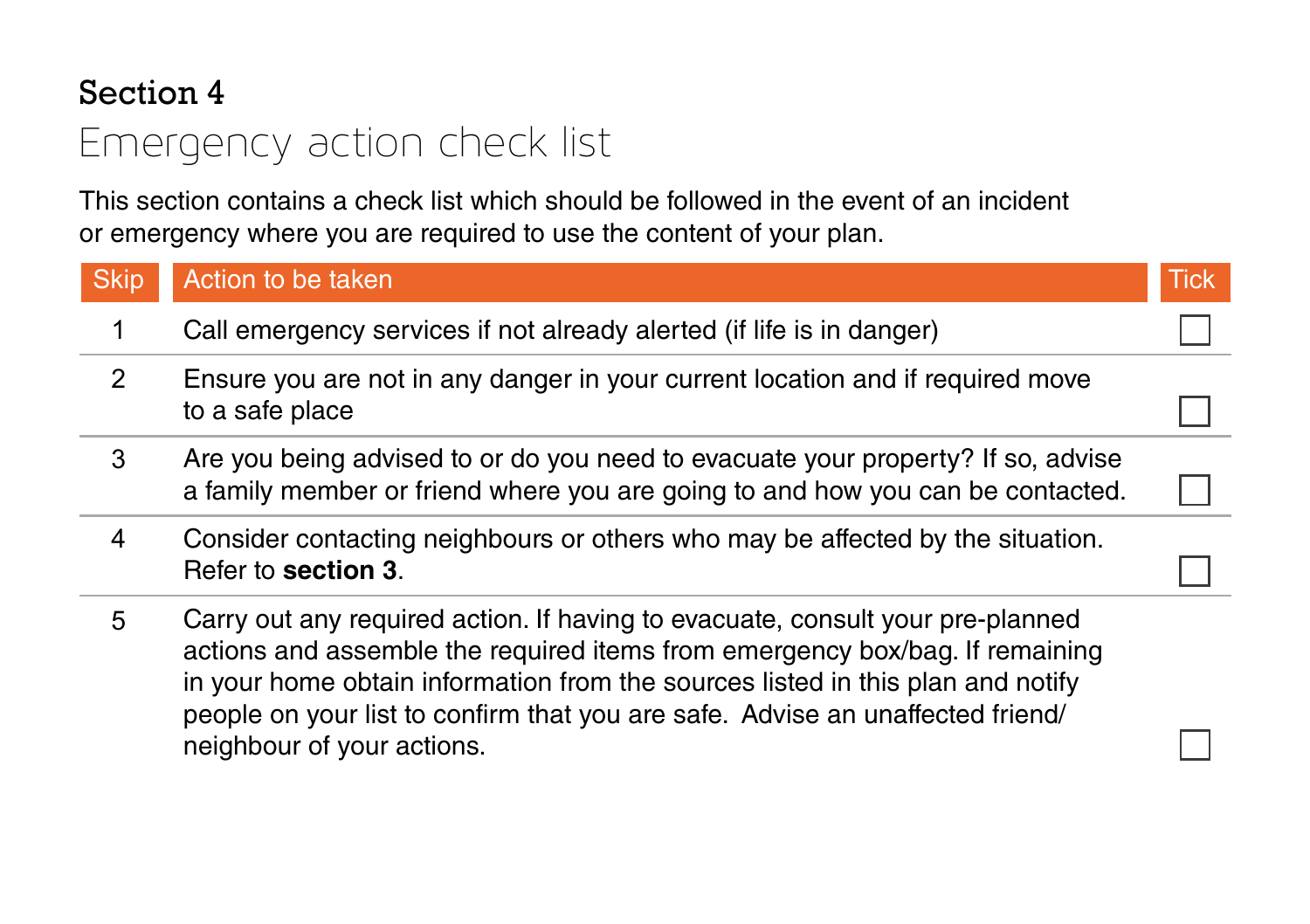# Hampshire and Isle of Wight Local Resilience Forum

The Hampshire and Isle of Wight Local Resilience Forum comprises of local emergency service responders (police, fire, ambulance), local authorities, and associated businesses, organisations and voluntary sector representatives, working together with the objective of reducing risk in the local area.

#### Current members of the Hampshire and Isle of Wight Local Resilience Forum

Hampshire Fire and Rescue Service Hampshire Constabulary Hampshire County Council Southampton City Council Portsmouth City Council Isle of Wight Council SHIP Primary Care Trust Environment Agency South Central Ambulance Service NHS Trust Maritime and Coastguard Agency Hampshire District Authorities Voluntary Organisations Utility and transportation providers (Category 2 responders)

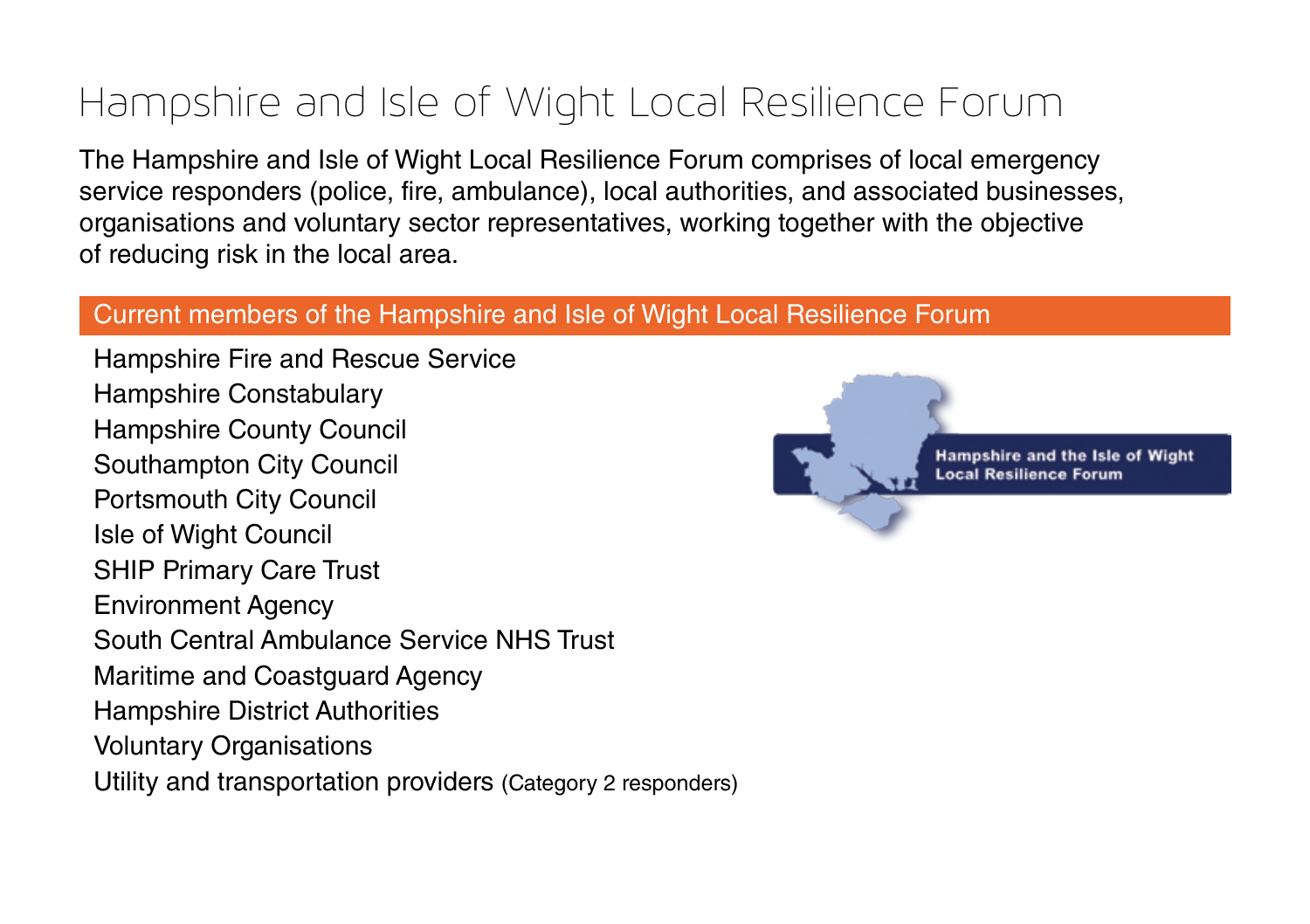#### **Are you prepared?**

Additional notes / information